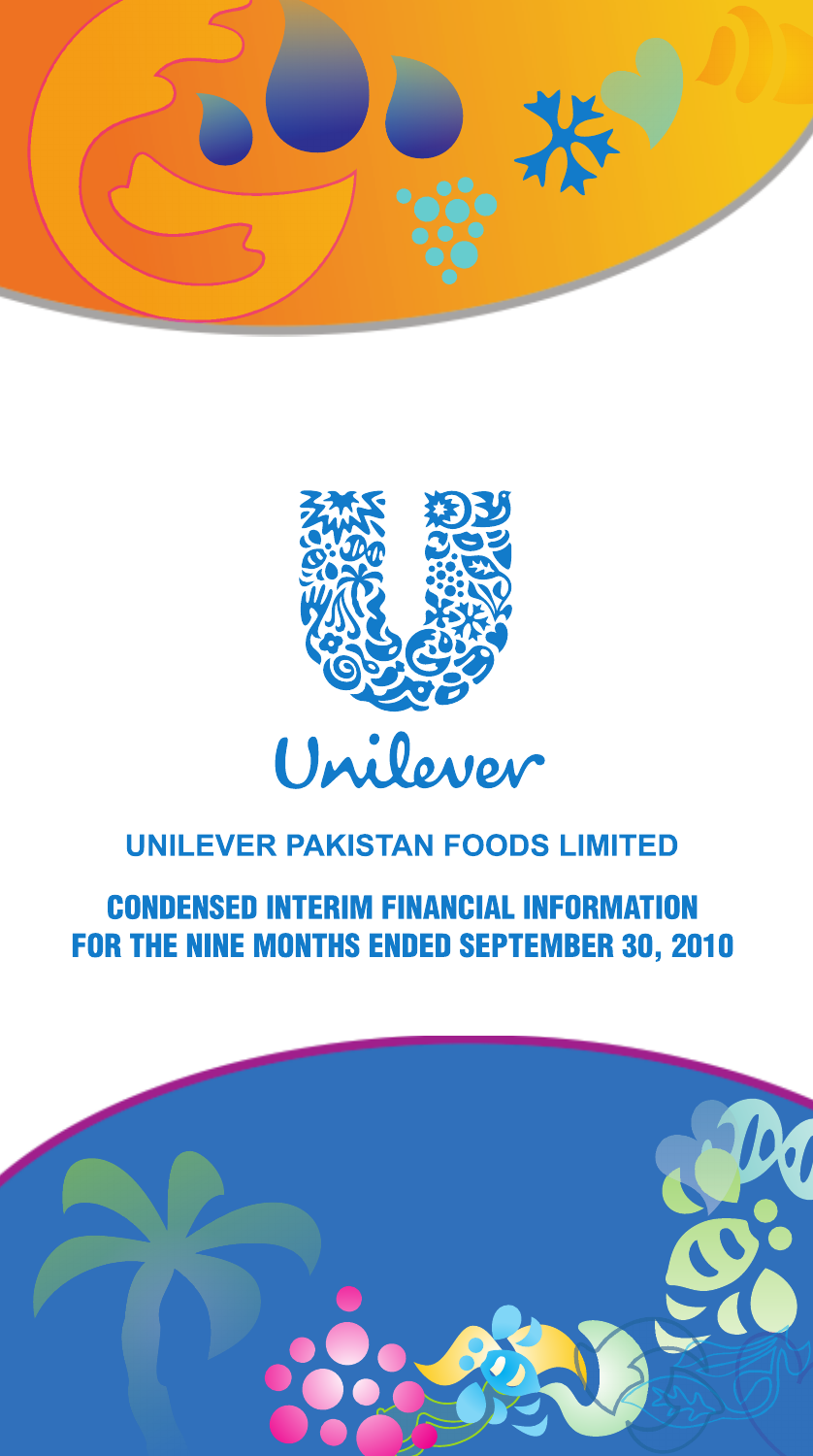## **COMPANY INFORMATION UNILEVER PAKISTAN FOODS LIMITED**

## **BOARD OF DIRECTORS**

Mr. Ehsan A.Malik Chairman<br>Ms. Farivha Subhani Chairman Chief Executive Ms. Fariyha Subhani Mr. Abdul Rab **Director & CFO** Mian Zulfikar H. Mannoo Director Mian M. Adil Mannoo **Director** Mr. Kamal Monnoo **Director** Mr. Badaruddin F.Vellani Director Mr. Imran Husain **Director** Director Mr. M. Qaysar Alam **Director** Ms. Shazia Syed Director

## **COMPANY SECRETARY**

Mr. Amar Naseer

## **AUDIT COMMITTEE**

Mr. Imran Husain **Chairman** Mr. M. Qaysar Alam Member Mian Zulfikar H. Mannoo Member

## **AUDITORS**

Messers A.F.Ferguson & Co Chartered Accountants State Life Building No. 1-C I.I. Chundrigar Road, Karachi.

## **REGISTERED OFFICE**

Avari Plaza Fatima Jinnah Road, Karachi -75530

## **SHARE REGISTRATION OFFICE**

M/s Famco Associates (Pvt) Limited State Life Building No.1-A I.I. Chundrigar Road, Karachi.

## **WEBSITE ADDRESS**

www.unileverpakistan.com.pk www.unileverpakistanfoods.com.pk

Secretary & Head of Internal Audit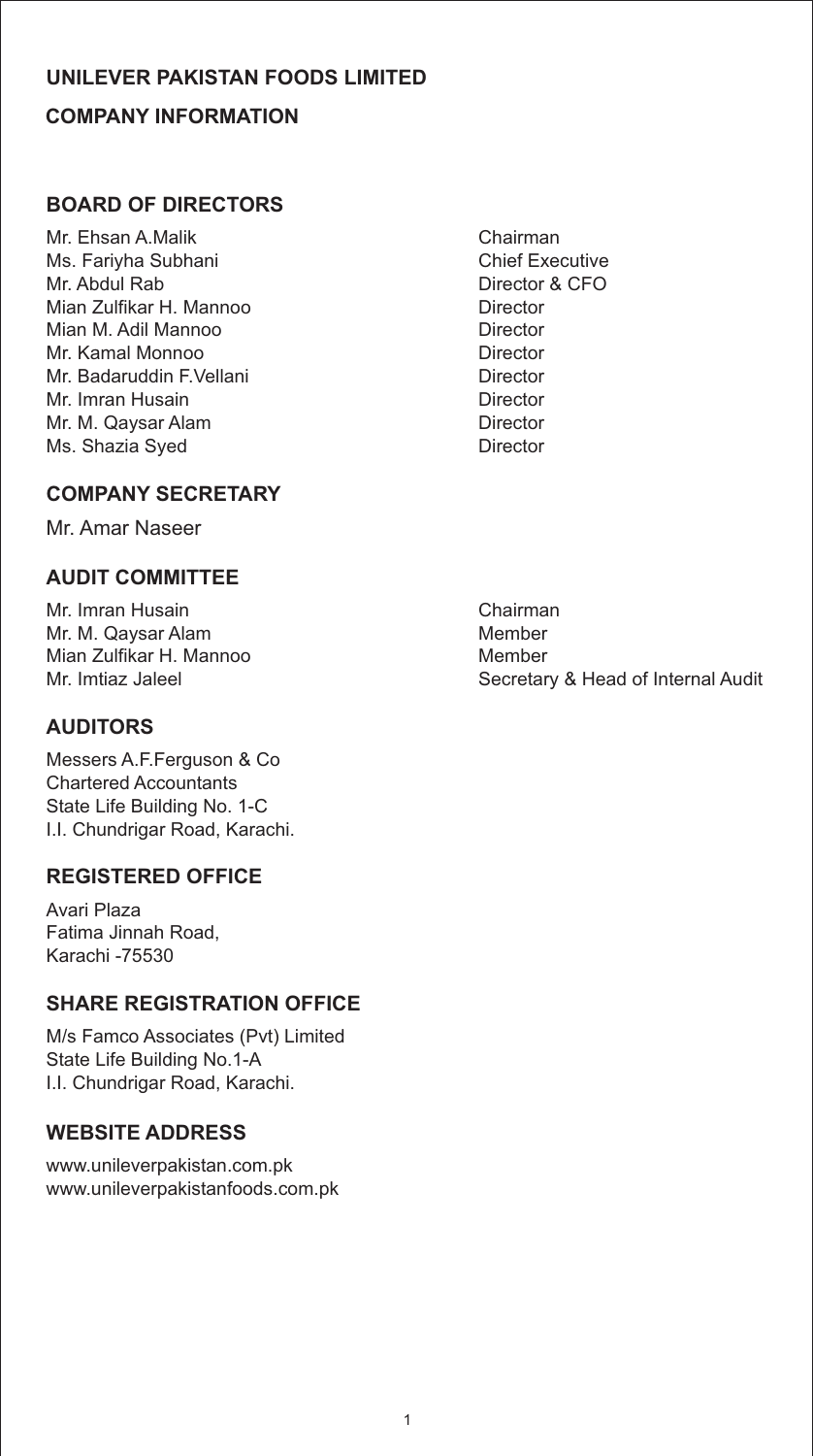### **Directors' Review**

The directors are pleased to present the financial statements for the period ended September 30, 2010.

| <b>Financial Results</b>          | 2010      | Nine Months Ended September 30<br>2009 |
|-----------------------------------|-----------|----------------------------------------|
| Net Sales (Rs. '000)              | 3,112,718 | 2,688,257                              |
| Profit before Taxation (Rs. '000) | 516.212   | 273.275                                |
| Profit after Taxation (Rs. '000)  | 344,650   | 182,707                                |
| Earnings per Share (Rs.)          | 55.97     | 29.67                                  |

The company delivered strong turnover growth of 15.8% during the period under review. Knorr remained the star performer on the back of Noodles, Cubes and Soups offerings. The "Quest for the Noodle Pot" campaign continued to pay dividends, resulting in remarkable growth, whilst demand for Cubes and Soups responded well to category development efforts. The "Rafhan Birthday Bonanza" campaign was well received by consumers. The Desserts portfolio recoded good growth.

Profit after tax improved by 89% over same period last year on the back of healthy gross margins resulting from selective price increases and mix improvement as well as better absorption of distribution and other expenses on higher turnover. EPS increased by Rs. 26.3 over same period last year.

### **Future Outlook**

In the aftermath of the recent floods, impact on the agricultural sector is adverse and raw material prices are expected to increase. This may put pressure on margins. The company is committed to face this challenge by providing consumers with better value, driven by strong brand equity, consumer and customer-centric approach and better and faster innovations.

On behalf of the board

Karachi October 26, 2010 **Fariyha Subhani** Chief Executive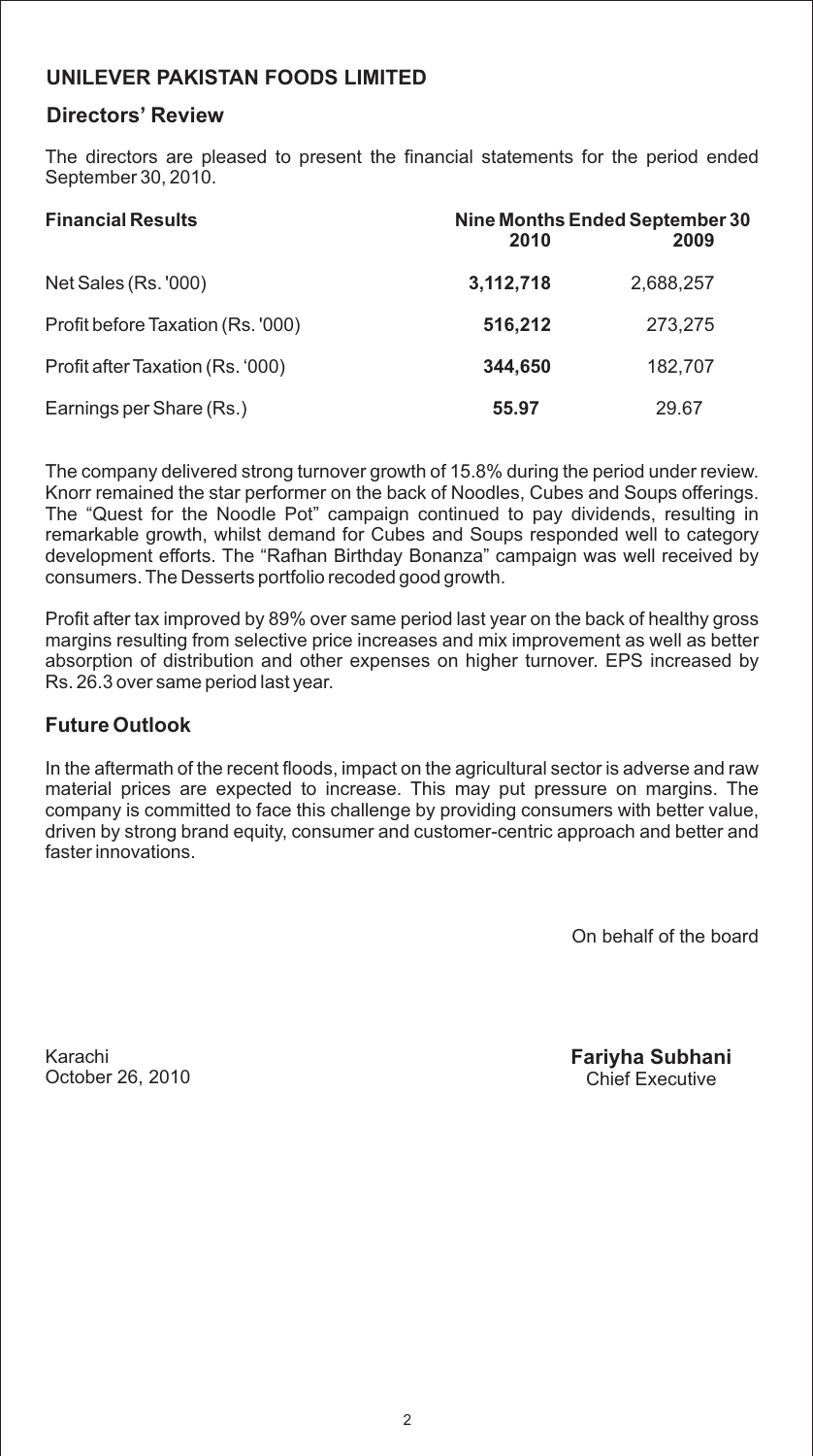## **CONDENSED INTERIM BALANCE SHEET AS AT SEPTEMBER 30, 2010**

|                                           |             | <b>Unaudited</b>         | Audited     |
|-------------------------------------------|-------------|--------------------------|-------------|
|                                           |             | September 30             | December 31 |
|                                           | <b>Note</b> | 2010                     | 2009        |
|                                           |             | – (Rupees in thousand) - |             |
| <b>ASSETS</b>                             |             |                          |             |
| <b>Non-current assets</b>                 |             |                          |             |
| Property, plant and equipment             | 2           | 285,384                  | 288,872     |
| Intangibles                               |             | 81,637                   | 81,637      |
| Long term loans                           |             | 2,507                    | 3,289       |
| Long term prepayment                      |             |                          | 355         |
|                                           |             | 369,528                  | 374,153     |
| <b>Current assets</b>                     |             |                          |             |
| Stores and spares                         |             | 17,445                   | 14,636      |
| Stock in trade                            |             | 492,397                  | 333,840     |
| <b>Trade debts</b>                        |             | 101,514                  | 79,649      |
| Loans and advances                        |             | 8,385                    | 11,963      |
| Trade deposits and short term prepayments |             | 25,997                   | 18,039      |
| Other receivables                         |             | 9,745                    | 15,287      |
| Taxation - payments less provision        |             | 68,161                   | 86,573      |
| Cash and bank balances                    |             | 77,854                   | 40,696      |
|                                           |             | 801,498                  | 600,683     |
| <b>Total assets</b>                       |             | 1,171,026                | 974,836     |
|                                           |             |                          |             |
| <b>EQUITY AND LIABILITIES</b>             |             |                          |             |
| <b>Capital and reserves</b>               |             |                          |             |
| Share capital                             |             | 61,576                   | 61,576      |
| Reserves                                  |             | 250,006                  | 207,080     |
|                                           |             | 311,582                  | 268,656     |
| <b>LIABILITIES</b>                        |             |                          |             |
| <b>Non-current liabilities</b>            |             |                          |             |
| Retirement benefits - obligation          |             | 16,275                   | 7,994       |
| Deferred taxation                         |             | 18,259                   | 17,503      |
| <b>Current liabilities</b>                |             |                          |             |
|                                           |             | 500,242                  | 512,182     |
| Trade and other payables<br>Provision     | 3           | 10,000                   |             |
| Accrued interest / mark up                |             | 2,943                    | 948         |
| Sales tax payable                         |             | 27,211                   | 18,778      |
| Dividend payable                          |             | 215,517                  |             |
| Short term borrowings                     |             | 68,997                   | 148,775     |
|                                           |             | 824,910                  | 680,683     |
| <b>Total liabilities</b>                  |             | 859,444                  | 706,180     |
|                                           |             |                          |             |
| <b>Commitments</b>                        | 4           |                          |             |
| <b>Total equity and liabilities</b>       |             | 1,171,026                | 974,836     |
|                                           |             |                          |             |

The annexed notes 1 to 8 form an integral part of this condensed interim financial information.

**Fariyha Subhani** Chief Executive Director & CFO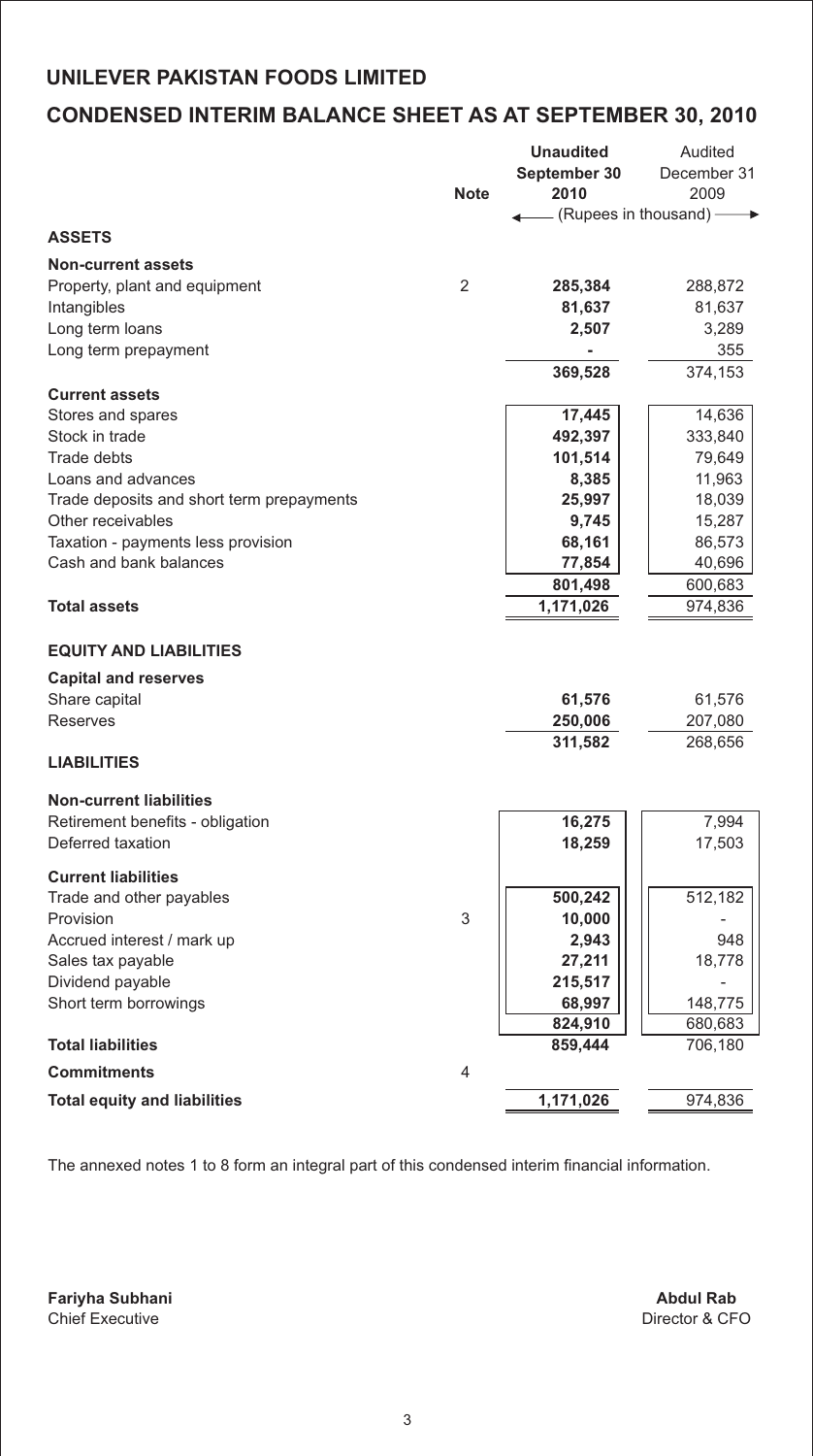### **CONDENSED INTERIM PROFIT AND LOSS ACCOUNT FOR THE NINE MONTHS ENDED SEPTEMBER 30, 2010 - UNAUDITED**

|                                        | <b>Quarter ended</b> |                                                                 | Nine months ended      |             |  |
|----------------------------------------|----------------------|-----------------------------------------------------------------|------------------------|-------------|--|
|                                        | 2010                 | September 30, September 30, September 30, September 30,<br>2009 | 2010                   | 2009        |  |
|                                        |                      |                                                                 | (Rupees in thousand) - |             |  |
| Sales                                  | 1,066,747            | 879,312                                                         | 3,112,718              | 2,688,257   |  |
| Cost of sales                          | (658, 670)           | (564, 863)                                                      | (1,885,412)            | (1,677,840) |  |
| Gross profit                           | 408,077              | 314,449                                                         | 1,227,306              | 1,010,417   |  |
| <b>Distribution costs</b>              | (176, 122)           | (196, 755)                                                      | (625, 075)             | (637, 804)  |  |
| Administrative expenses                | (15,663)             | (9, 131)                                                        | (33, 327)              | (24, 779)   |  |
| Other operating expenses               | (16, 711)            | (5,491)                                                         | (41, 573)              | (20, 494)   |  |
| Other operating income                 | 2,800                | 11,288                                                          | 12,111                 | 21,103      |  |
| Restructuring costs - staff redundancy | (10, 202)            | (27, 150)                                                       | (10, 202)              | (51, 150)   |  |
| Profit from operations                 | 192,179              | 87,210                                                          | 529,240                | 297,293     |  |
| Finance costs                          | (6, 278)             | (1,523)                                                         | (13, 028)              | (24, 018)   |  |
| Profit before taxation                 | 185,901              | 85,687                                                          | 516,212                | 273,275     |  |
| <b>Taxation</b>                        |                      |                                                                 |                        |             |  |
| - current                              | (66, 612)            | (25, 444)                                                       | (170, 807)             | (100, 296)  |  |
| - deferred                             | 5,578                | (1,992)                                                         | (755)                  | 9,728       |  |
| <b>Taxation</b>                        | (61, 034)            | (27, 436)                                                       | (171, 562)             | (90, 568)   |  |
| Profit after taxation                  | 124,867              | 58,251                                                          | 344,650                | 182,707     |  |
| Earnings per share - Rupees            | 20.28                | 9.46                                                            | 55.97                  | 29.67       |  |

The annexed notes 1 to 8 form an integral part of this condensed interim financial information.

**Fariyha Subhani** Chief Executive **Director & CFO**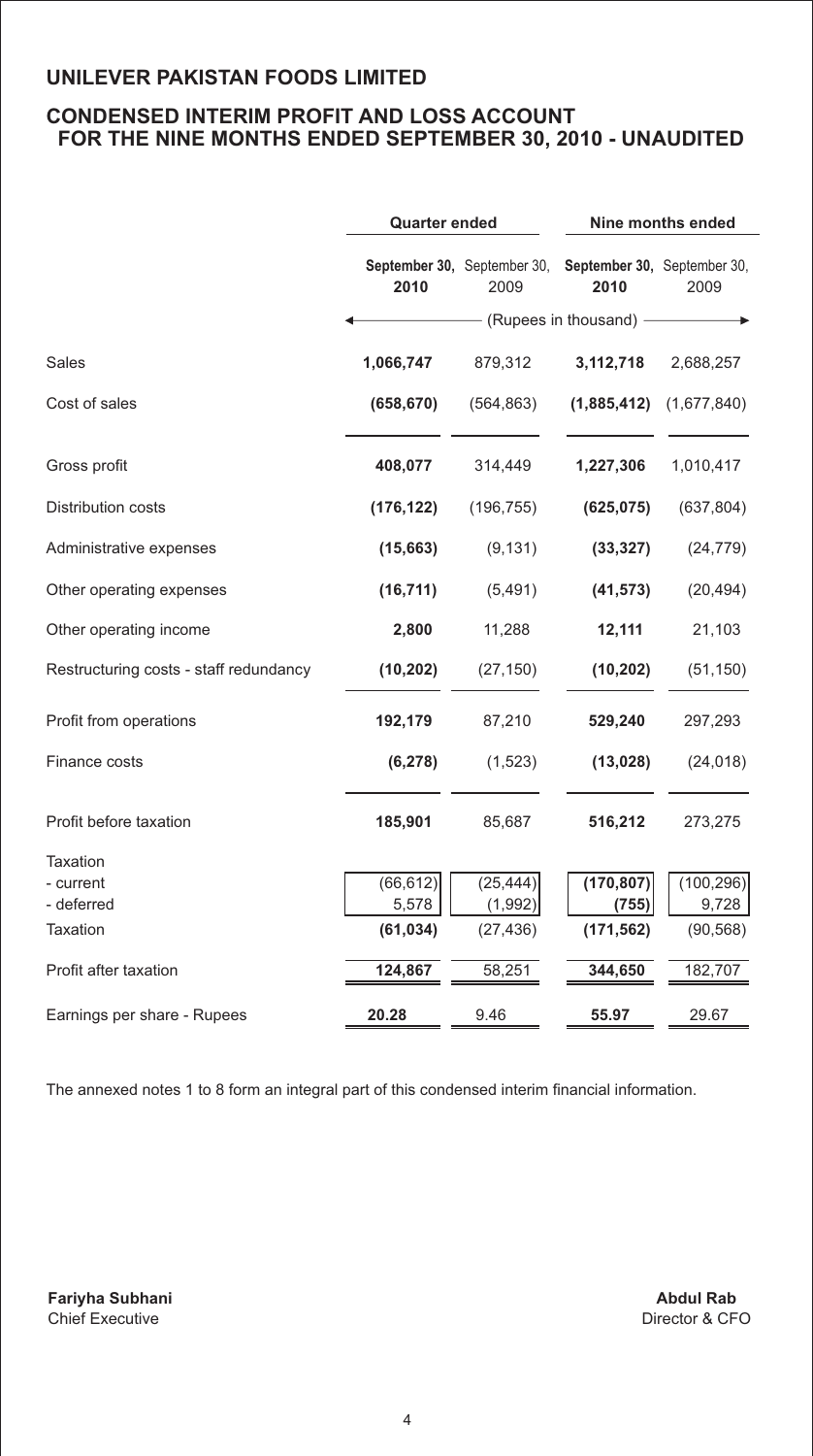### **CONDENSED INTERIM CASH FLOW STATEMENT FOR THE NINE MONTHS ENDED SEPTEMBER 30, 2010 - UNAUDITED**

|                                                          | <b>Note</b> | September 30,<br>2010 | September 30<br>2009 |
|----------------------------------------------------------|-------------|-----------------------|----------------------|
|                                                          |             | (Rupees in thousand)  |                      |
| <b>CASH FLOWS FROM OPERATING ACTIVITIES</b>              |             |                       |                      |
| Cash generated from operations                           |             | 388,867               | 459,976              |
| Finance costs paid                                       |             | (11, 033)             | (30,076)             |
| Income tax paid                                          |             | (152, 395)            | (93, 647)            |
| Decrease in Long term loans                              |             | 782                   | 1,951                |
| Decrease in Long term prepayments                        |             | 355                   | 1,781                |
| Net cash from operating activities                       |             | 226,576               | 339,985              |
| <b>CASH FLOWS FROM INVESTING ACTIVITIES</b>              |             |                       |                      |
| Property, plant and equipment purchased                  |             | (26, 159)             | (6,960)              |
| Proceeds on sale of property, plant and equipment        |             | 2,613                 | 5,178                |
| Return received on savings accounts                      |             | 36                    | 93                   |
| Net cash used in investing activities                    |             | (23, 510)             | (1,689)              |
| <b>CASH FLOW FROM FINANCING ACTIVITIES</b>               |             |                       |                      |
| Dividend paid                                            |             | (86, 130)             | (85,090)             |
| Net increase in cash and cash equivalents                |             | 116,936               | 253,206              |
| Cash and cash equivalents at the beginning of the period |             | (108, 079)            | (234, 569)           |
| Cash and cash equivalents at the end of the period       | 5           | 8,857                 | 18,637               |

The annexed notes 1 to 8 form an integral part of this condensed interim financial information.

**Fariyha Subhani** Chief Executive Director & CFO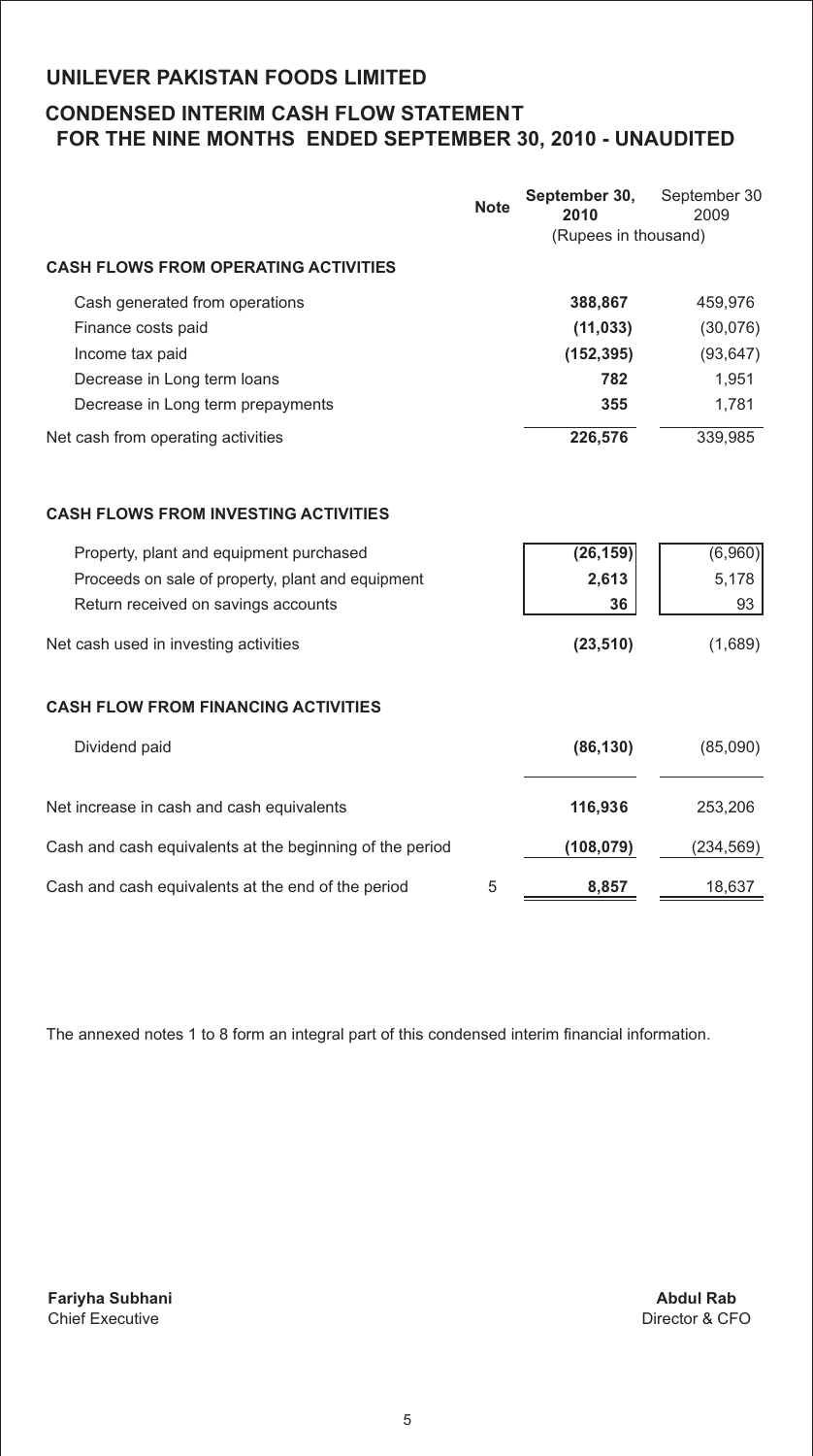### **CONDENSED INTERIM STATEMENT OF CHANGES IN EQUITY FOR THE NINE MONTHS ENDED SEPTEMBER 30, 2010 - UNAUDITED**

|                                                                              | <b>SHARE</b>   | <b>RESERVES</b>         |         | <b>TOTAL</b>         |                                         |                  |            |
|------------------------------------------------------------------------------|----------------|-------------------------|---------|----------------------|-----------------------------------------|------------------|------------|
|                                                                              | <b>CAPITAL</b> | <b>CAPITAL</b>          |         | <b>REVENUE</b>       |                                         | <b>SUB TOTAL</b> |            |
|                                                                              |                | <b>Share</b><br>Premium | Special |                      | <b>General Unappropriated</b><br>Profit |                  |            |
|                                                                              |                |                         |         | (Rupees in thousand) |                                         |                  |            |
| Balance as at January 1, 2009                                                | 61,576         | 24,630                  | 628     | 138                  | 214,251                                 | 239,647          | 301,223    |
| Final Dividend for the year ended<br>December 31, 2008 @ Rs. 14 per share    |                |                         |         |                      | (86, 207)                               | (86, 207)        | (86, 207)  |
| Interim Dividend for the year ended<br>December 31, 2009 @ Rs. 20 per share  |                |                         |         |                      | (123, 152)                              | (123, 152)       | (123, 152) |
| Net profit after taxation for the nine months<br>ended September 30, 2009    |                |                         |         |                      | 182,707                                 | 182,707          | 182,707    |
| Balance as at September 30, 2009                                             | 61,576         | 24,630                  | 628     | 138                  | 187,599                                 | 212,995          | 274,571    |
| Balance as at January 1, 2010                                                | 61,576         | 24,630                  | 628     | 138                  | 181,684                                 | 207,080          | 268,656    |
| Final Dividend for the year ended<br>December 31, 2009 @ Rs. 14 per share    |                |                         |         |                      | (86, 207)                               | (86, 207)        | (86, 207)  |
| Interim Dividend for the year ending<br>December 31, 2010 @ Rs. 35 per share |                |                         |         |                      | (215, 517)                              | (215, 517)       | (215, 517) |
| Net profit after taxation for the nine months<br>ended September 30, 2010    |                |                         |         |                      | 344,650                                 | 344,650          | 344,650    |
| Balance as at September 30, 2010                                             | 61,576         | 24,630                  | 628     | 138                  | 224,610                                 | 250,006          | 311,582    |

The annexed notes 1 to 8 form an integral part of this condensed interim financial information.

**Fariyha Subhani** Chief Executive Director & CFO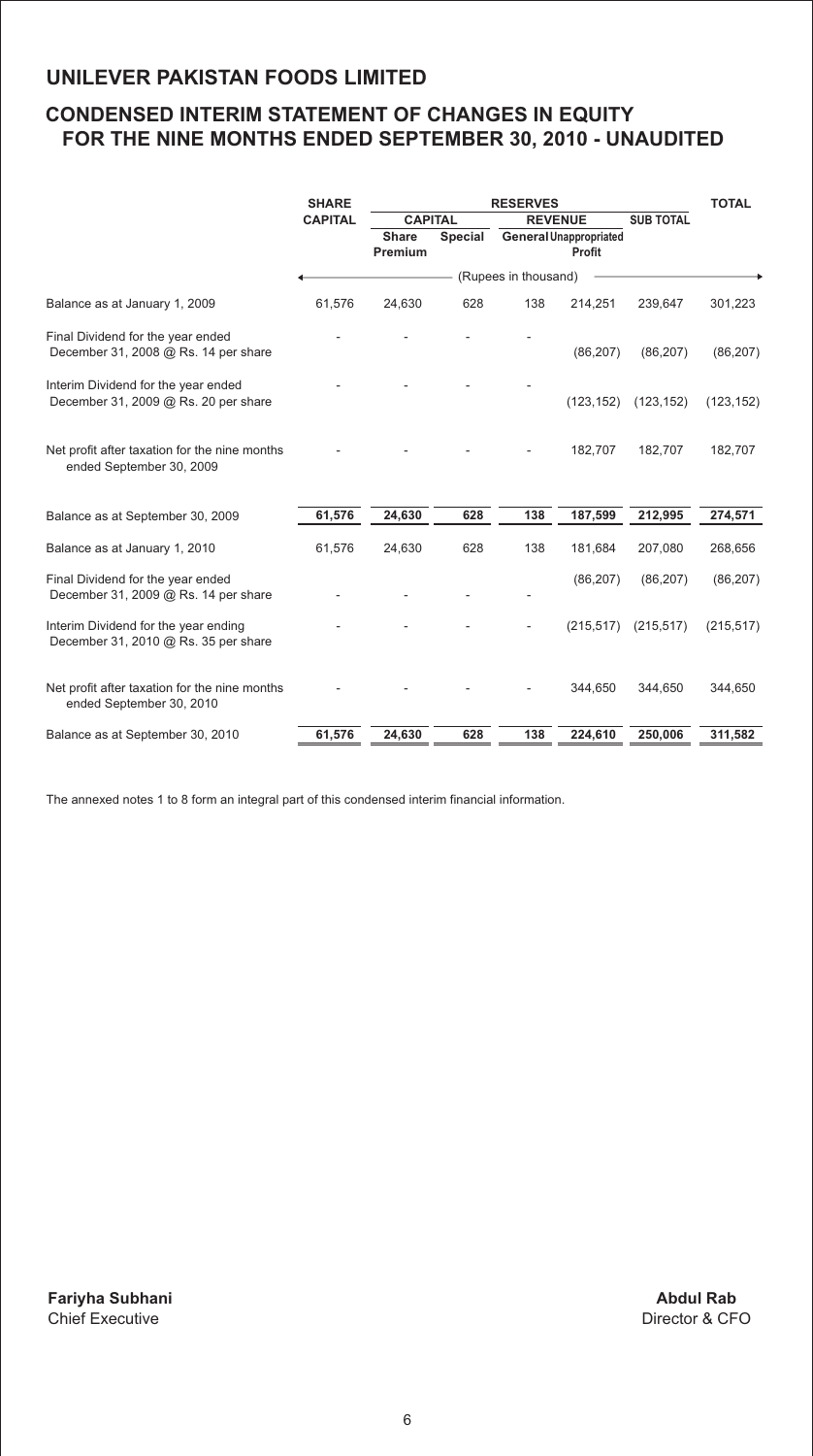#### **SELECTED NOTES TO AND FORMING PART OF THE CONDENSED INTERIM FINANCIAL INFORMATION FOR THE NINE MONTHS ENDED SEPTEMBER 30, 2010 - UNAUDITED**

#### **1. BASIS OF PREPARATION**

This condensed interim financial information of Unilever Pakistan Foods Limited (the Company) for the nine months ended September 30, 2010 has been prepared in accordance with the requirements of International Accounting Standard (IAS) 34, 'Interim Financial Reporting' and provisions of and directives issued under the Companies Ordinance, 1984. In case where requirements differ, the provisions of or directives issued under the Companies Ordinance, 1984 have been followed. This condensed interim financial information is being submitted to the shareholders as required under Section 245 of the Companies Ordinance, 1984 and the Listing Regulations of Karachi and Lahore Stock Exchanges.

The accounting policies and methods of computation adopted in the preparation of this condensed interim financial information are the same as those applied in the preparation of the financial statements of the Company for the year ended December 31, 2009.

| 2. | <b>PROPERTY, PLANT AND EQUIPMENT</b> | <b>Unaudited</b>      | Audited              |
|----|--------------------------------------|-----------------------|----------------------|
|    |                                      | September 30,<br>2010 | December 31,<br>2009 |
|    |                                      | (Rupees in thousand)  |                      |
|    | Operating assets - at net book value | 277,953               | 288,672              |
|    | Capital work in progress - at cost   | 7.431                 | 200                  |
|    |                                      | 285,384               | 288,872              |

#### **2.1 Details of additions and disposals to operating assets are:**

|                                             | <b>Additions</b><br>(at cost)                         |        | <b>Disposals</b><br>(at net book value) |                       |
|---------------------------------------------|-------------------------------------------------------|--------|-----------------------------------------|-----------------------|
|                                             | September 30,<br>2009<br>2010<br>(Rupees in thousand) |        | September 30, September 30,<br>2010     | September 30,<br>2009 |
| Plant and machinery                         | 274                                                   | 5.795  |                                         |                       |
| Electrical, mechanical and office equipment | 18.654                                                | 6,751  | ٠                                       |                       |
| Motor vehicles                              | ٠                                                     | 1,269  | 276                                     | 2,013                 |
|                                             | 18.928                                                | 13.815 | 276                                     | 2,013                 |

#### **3. PROVISION**

During the period, the Company made a provision for restructuring amounting to Rs. 10.20 million out of which a sum of Rs. 0.20 million has been paid to staff.

#### **4. COMMITMENTS**

Commitments for capital expenditure outstanding as at September 30, 2010 is Rs. 25.4 million ( 2009: Rs 6.79 million)